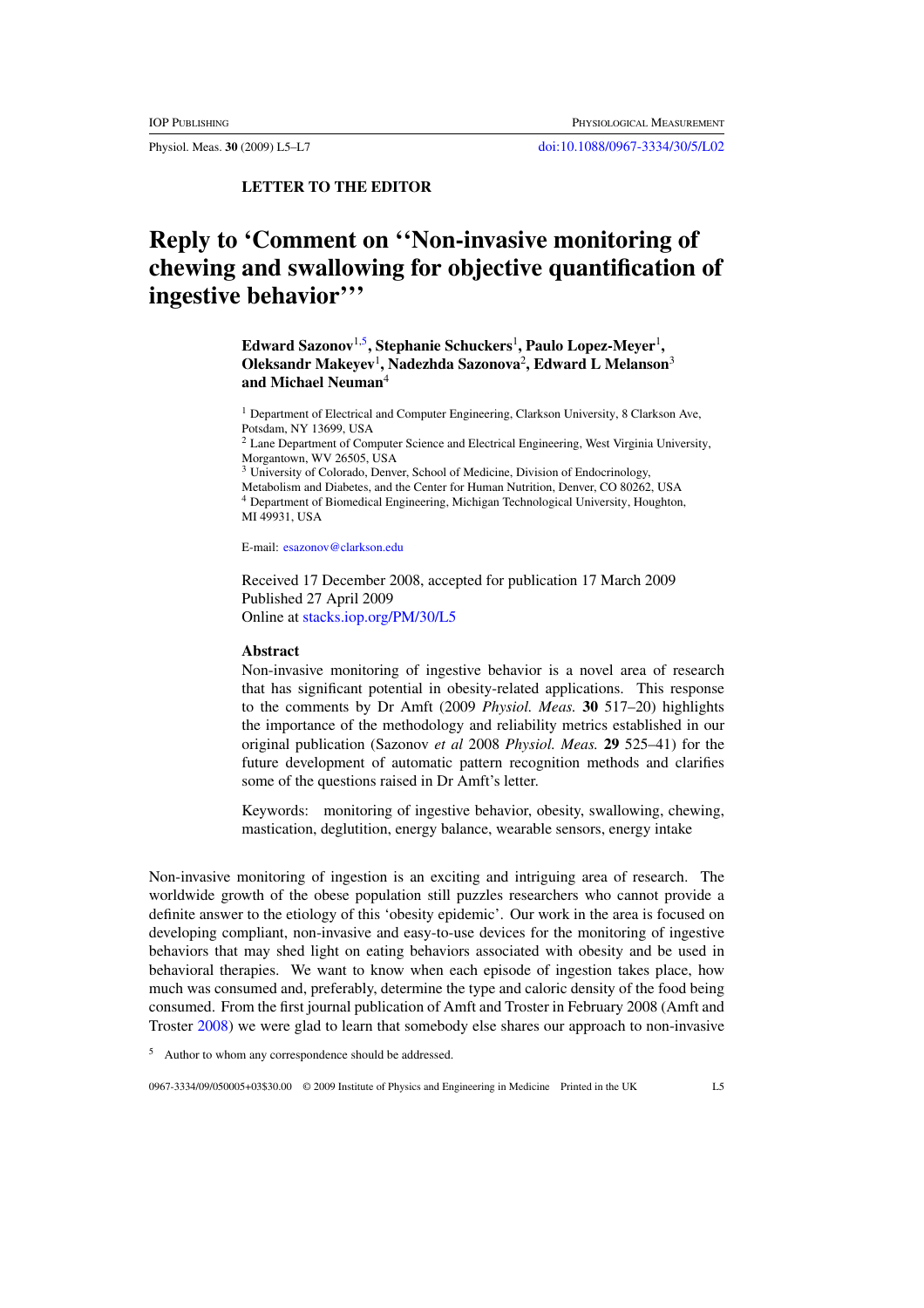monitoring of ingestion. We are excited to see the growth of the research area and hope that it will lead to better methods of non-invasive monitoring and help in fighting the obesity epidemic.

We thank Dr Amft for his comments and would like to use this opportunity to respond to some of the key criticisms expressed in his letter. The goal of any introduction and literature review is to highlight the state of the art, rather than to point out every existing publication in the field and this means that it generally will not be possible to reference every work in the area. For example, our early conference publications on swallowing sound recognition (Makeyev *et al* [2007a](#page-2-0), [2007b](#page-2-0) ) were not referenced by Dr Amft in Amft and Troster [\(2008\)](#page-2-0), which proposes such a methodology. Time is also a factor which cannot be discounted. The journal publication (Amft and Troster [2008\)](#page-2-0) was published almost at the same time as our paper (February versus April of 2008), and thus it was not possible to include that publication in the review of prior work at the time the manuscript was written. The same can be said about the publications that came out several months later (Junker *et al* [2008\)](#page-2-0) or have only recently been published (Amft and Troster 2009). We appreciate the opportunity to alert readers to earlier less-accessible conference publications of Amft *et al* (Amft *et al* [2005a](#page-2-0), [2005b,](#page-2-0) [2007a](#page-2-0), [2007b,](#page-2-0) Amft and Troster [2006](#page-2-0)).

Our publication makes the first, very crucial step in the design of automatic methods for the monitoring of ingestion, that is, establishing the reliability of the primary data. Automatic scoring is an active area of research which has yet to mature. Amft *et al* (2005) reported an accuracy of 99% in eating recognition and 80%–100% in food identification. However, when a certain food type (rice) was not properly detected or identified by the proposed algorithm it was omitted from the reporting to show artificially high accuracy of recognition and identification. As another example, Amft and Troster [\(2008\)](#page-2-0) reported per-sample recognition rates of 86% for chewing and 70% for swallowing. These rates translate into lower rates of detecting actual masticatory sequences and instances of deglutition and make the methods proposed in Amft and Troster [\(2008](#page-2-0)) of limited practical application. It seems reasonable to suggest that without establishing the reliability of the manual score it is impossible to quantify what factor was responsible for such low recognition accuracy reported in Amft and Troster [\(2008\)](#page-2-0): the proposed recognition algorithm or the quality of the manual score. Thus, we believe it is necessary to base our accuracy claims for any automatic algorithm by first establishing the reliability of manual scores. We are actively pursuing automatic recognition of chewing and swallowing in order to address this challenging area of research.

With no viable methods for automatic scoring available at this time, we employed manual raters to mark each event of ingestion and create a 'gold standard'. Utilization of a multimodal system including a video stream allowed the raters to better estimate crucial parameters such as event boundaries. High reliability of the manual scores was also achieved by a wellconstructed formal protocol that defined how every known situation should be scored. While size constraints limit the publishing of our scoring protocol, it does contain guidelines on correct utilization of the scoring software, description of data streams to be used as aid during the scoring process and definitions of bite, chewing and swallowing events. Every rater used this protocol both in training on a sequence of test subjects (not reported) and in actual scores (reported) in our publication. All of this resulted in a score of bites, chews and swallows with known statistical reliability measures established by analyzing a subset of over 10 h (579 bites, 9719 chews and 1866 swallows) of data scored by three different raters. It should also be noted that the sample size for the intra-class coefficients analysis is defined by the number of epochs (1256–3770 for epoch duration ranging from 30 s–10 s) rather than bites, chews and swallows which represent the measure that is being rated. The described steps ensured a high accuracy of the manual score which in the future will result in a higher